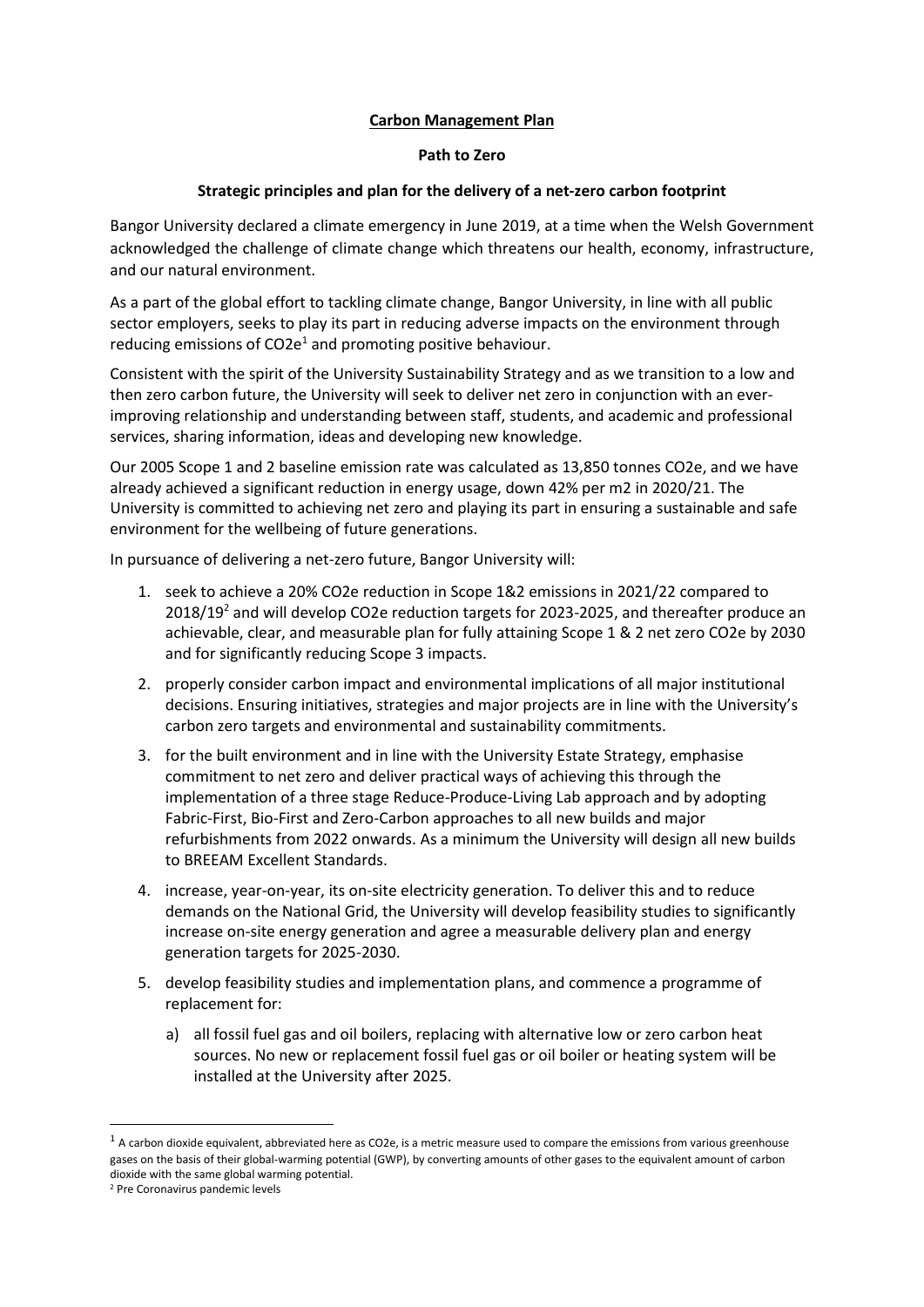- b) room and location air conditioning systems. Such units will, where practicable, be replaced by air moving and other building modifications. All existing units will be reviewed between 2022 and 2025 and unnecessary or inappropriate units adapted, removed, or replaced, and from 2025 no new system will be installed without a clear and defendable case for their installation.
- 6. work with staff, students, Colleges, Schools, Research Teams and Services to evaluate and reduce energy and water use. To aid understanding, the University will:
	- a) provide each School and major Service with a breakdown of their energy and water usage.
	- b) promote energy and water awareness and encourage staff and students to be energy and water conscious.
	- c) work with high energy and water users, identifying efficiencies and changes that will reduce energy and water consumption.

*Reducing demand is seen as key to achieving net zero and each facet of the University has a role to play in this.*

- 7. work with staff, students, Colleges, Schools and Services to decrease waste through reducing consumption, increasing reuse of equipment and materials, increasing recycling, and promoting good behaviours at the University and beyond.
- 8. better quantify and then plan for reducing adverse carbon impact of Scope 3 activity, including:
	- a) investments, procurement, purchased goods and services.
	- b) staff and student commuting.
	- c) further encouraging the use of electronic communications to reduce the need to travel, be this regional, national, or international journeys.
	- d) producing targets for year-on-year real reductions in business travel.
- 9. address any Scope 1&2 off-setting and work towards being fully net-zero, including Scope 3 emissions, before 2050: in line with the Intergovernmental Panel on Climate Change (IPCC) recommendation and the Welsh Government's net zero pathway.
- 10. work with Local Authorities and the Students' Union to develop an Active Travel Strategy that will encompass health, wellbeing, and sustainability, supported by appropriate facilities.

The Sustainability Strategy Group will annually monitor this Plan and take a lead on the delivery of a net zero future.

> **Scope 1** – Direct Green House Gas (GHG) emissions from the consumption of fossil fuel through direct use and operations e.g., our buildings and University vehicles

> **Scope 2** – Indirect GHG from consuming purchased gas, oil, and electricity

> **Scope 3** – Indirect emissions such as the goods and services we buy, transportation, waste generation and removal, water supply and sewage treatment, investments, leased assets and other